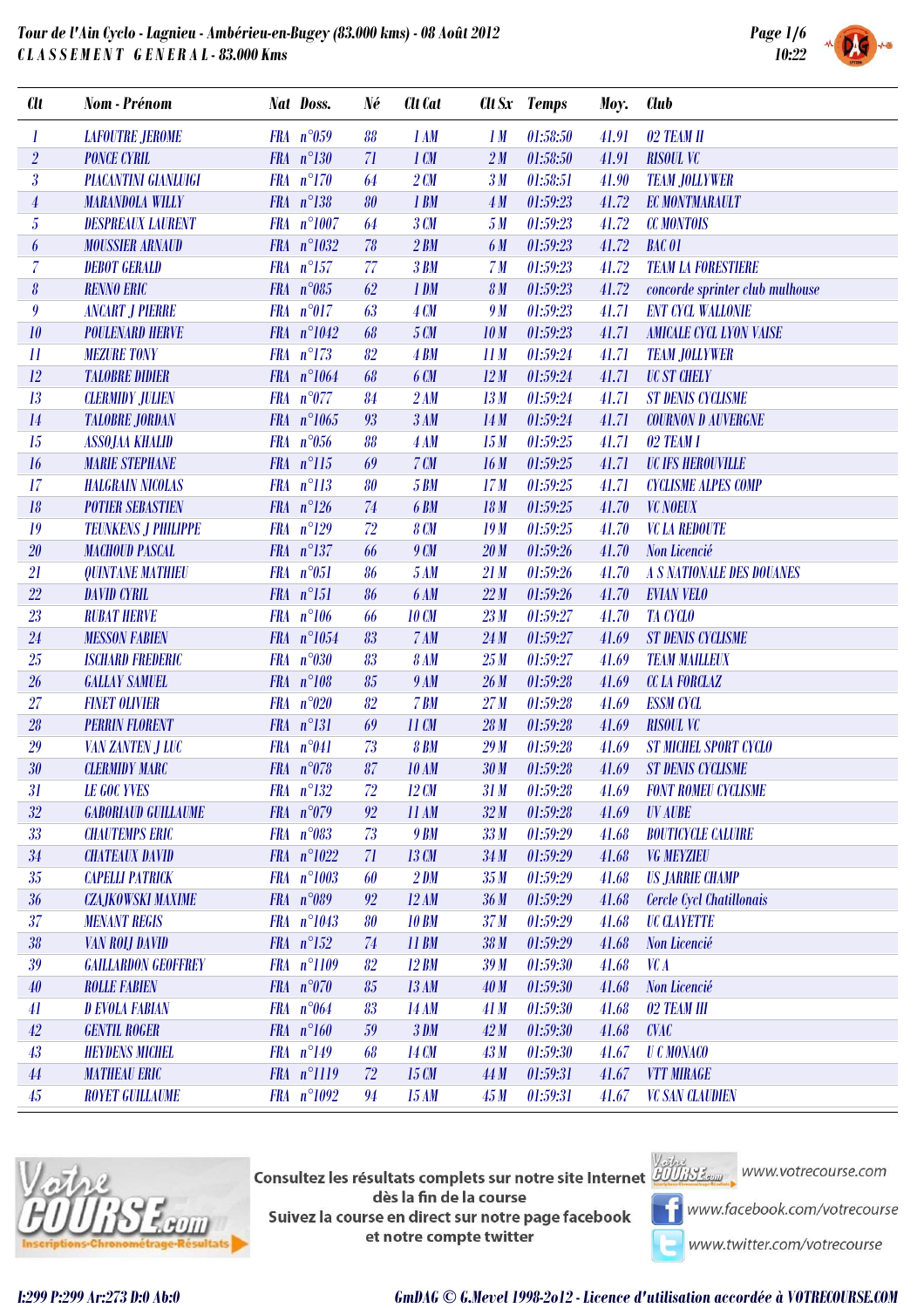

| <b>Clt</b> | <b>Nom</b> - Prénom            | <b>Nat Doss.</b>   | Né             | <b>Clt Cat</b> |             | Clt Sx Temps | Moy.  | Club                             |
|------------|--------------------------------|--------------------|----------------|----------------|-------------|--------------|-------|----------------------------------|
| 46         | <b>BREVET MICHIEL</b>          | $FRA n^{\circ}121$ | 80             | <b>13 BM</b>   | 46 M        | 01:59:31     | 41.67 | <b>WTOS</b>                      |
| 47         | <b>SIBILLE JEAN MICHEL</b>     | FRA n°1114         | 75             | <b>14 BM</b>   | 47M         | 01:59:31     | 41.67 | <b>VCF 42</b>                    |
| 48         | <b>WOLKOWICZ ROMAIN</b>        | FRA $n^{\circ}055$ | 91             | 16AM           | 48 M        | 01:59:31     | 41.67 | 02 TEAM I                        |
| 49         | <b>DUC SEBASTIEN</b>           | $FRA n^{\circ}135$ | 79             | <b>15 BM</b>   | 49M         | 01:59:31     | 41.67 | <b>FONT ROMEU CYCLISME</b>       |
| $5\theta$  | <b>GASSER JOHNY</b>            | FRA n°1031         | 73             | <b>16 BM</b>   | 50 M        | 01:59:32     | 41.67 | Non Licencié                     |
| 51         | <b>PICQUIER ALEXANDRE</b>      | FRA $n^{\circ}165$ | 76             | <b>17 BM</b>   | 51 M        | 01:59:32     | 41.67 | <b>CONSEIL GENERAL</b>           |
| 52         | <b>PECCATTE FLORENT</b>        | FRA $n^{\circ}052$ | 81             | <b>18 BM</b>   | 52M         | 01:59:32     | 41.67 | <b>A S NATIONALE DES DOUANES</b> |
| 53         | <b>CZISLOWSKI TEAGUE</b>       | FRA $n^{\circ}098$ | 73             | <b>19 BM</b>   | 53 M        | 01:59:32     | 41.66 | ECO CYCLO                        |
| $54\,$     | <b>LANDIER BENJAMIN</b>        | $FRA n^{\circ}127$ | $\theta$       | 1 H M          | 54 M        | 01:59:32     | 41.66 | <b>ANICES</b>                    |
| 55         | <b>CONDETTE J MICHEL</b>       | FRA $n^{\circ}145$ | 57             | 4 DM           | 55M         | 01:59:33     | 41.66 | Non Licencié                     |
| 56         | <b>NIJSSEN KENNY</b>           | $FRA n^{\circ}139$ | 90             | 17AM           | 56 M        | 01:59:33     | 41.66 | Non Licencié                     |
| 57         | <b>HANSSENS MARC</b>           | $FRA n^{\circ}155$ | 66             | 16 CM          | 57M         | 01:59:33     | 41.66 | Non Licencié                     |
| 58         | <b>CHAMPTOUSSEL ANTHONY</b>    | FRA $n^{\circ}023$ | 87             | <b>18 AM</b>   | 58 M        | 01:59:33     | 41.66 | <b>RO VILLUIS EVERLY</b>         |
| 59         | <b>CUNEY YGOR</b>              | $FRA n^{\circ}114$ | 58             | <b>5 DM</b>    | 59 M        | 01:59:33     | 41.66 | <b>EC BAUVOISE</b>               |
| 60         | <b>TRICOT AURELIEN</b>         | FRA $n^{\circ}066$ | 89             | 19AM           | 60 M        | 01:59:33     | 41.66 | <b>TRICOT FAMILY</b>             |
| 61         | <b>CHEVALIER PIERRE</b>        | $FRA n^{\circ}172$ | 64             | 17 CM          | 61 M        | 01:59:33     | 41.66 | <b>BAC</b>                       |
| 62         | <b>TABOURET ROMAIN</b>         | FRA $n^{\circ}164$ | 83             | <b>20 AM</b>   | 62M         | 01:59:33     | 41.66 | <b>CONSEIL GENERAL</b>           |
| 63         | <b>CHAMPTOUSSEL ARNAUD</b>     | FRA $n^{\circ}022$ | 85             | <b>21 AM</b>   | 63 M        | 01:59:34     | 41.66 | <b>RO VILLUIS EVERLY</b>         |
| 64         | <b>PINGET CLEMENT</b>          | FRA $n^{\circ}094$ | 81             | <b>20 BM</b>   | 64 M        | 01:59:34     | 41.65 | <b>ENT CYCL WALLONIE</b>         |
| 65         | <b>MELON QUENTIN</b>           | FRA $n^{\circ}058$ | 92             | 22AM           | 65 M        | 01:59:34     | 41.65 | 02 TEAM I                        |
| 66         | NIEMERICH LOUIS PAUL           | FRA n°018          | 90             | <b>23 AM</b>   | 66 M        | 01:59:35     | 41.65 | <b>VC WITTENHEIM</b>             |
| 67         | <b>POLLIER LUDWIG</b>          | $FRA n^{\circ}148$ | 92             | <b>24 AM</b>   | 67 M        | 01:59:35     | 41.65 | <b>GENERATION VELO</b>           |
| 68         | <b>FELIX JEAN LUC</b>          | FRA n°1110         | 65             | 18 CM          | 68 M        | 01:59:35     | 41.65 | <b>BAC 01</b>                    |
| 69         | <b>DULAURENT OLIVIER</b>       | FRA n°031          | 74             | 21 BM          | 69 M        | 01:59:36     | 41.64 | <b>TEAM MAILLEUX</b>             |
| 70         | <b>PEPINSTER JEAN</b>          | FRA n°060          | 93             | 25AM           | <b>70 M</b> | 01:59:36     | 41.64 | 02 TEAM II                       |
| 71         | <b>BERTHON XAVIER</b>          | FRA n°1103         | 59             | <b>6 DM</b>    | <b>71 M</b> | 01:59:36     | 41.64 | <b>CHARVIEU</b>                  |
| 72         | <b>PEPINSTER SEBASTIEN</b>     | FRA $n^{\circ}057$ | 91             | <b>26 AM</b>   | 72M         | 01:59:37     | 41.64 | 02 TEAM I                        |
| 73         | <b>DUQUESNOY ERIC</b>          | FRA $n^{\circ}065$ | 71             | 19 CM          | 73M         | 01:59:37     | 41.63 | <b>TOURCOING</b>                 |
| 74         | <b>WELLENS ERIC</b>            | FRA $n^{\circ}032$ | 68             | 20 CM          | 74 M        | 01:59:38     | 41.63 | <b>TEAM MAILLEUX</b>             |
| 75         | <b>JANNIN FLORENT</b>          | FRA n°1111         | 89             | <b>27 AM</b>   | 75M         | 01:59:38     | 41.63 | <b>VC AUBENAS</b>                |
| 76         | <b>CHAVANNE CLAUDE</b>         | FRA $n^{\circ}054$ | $5\mathcal{I}$ | 1 EM           | 76 M        | 01:59:38     |       | 41.63 PARAY LE MONIAL CYCL       |
| 77         | <b>LUBBERS BAREND</b>          | $FRA n^{\circ}120$ | 81             | $22$ BM        | 77M         | 01:59:38     | 41.63 | <b>WTOS</b>                      |
| 78         | <b>VERPOORT EDIAN</b>          | $FRA n^{\circ}150$ | 90             | <b>28 AM</b>   | 78 M        | 01:59:38     | 41.63 | Non Licencié                     |
| 79         | <b>WANNEZ DIMITRI</b>          | FRA n°047          | 64             | 21 CM          | 79M         | 01:59:38     | 41.63 | Non Licencié                     |
| 80         | <b>BOULLIN SYLVAIN</b>         | $FRA n^{\circ}117$ | 82             | 23 BM          | <b>80 M</b> | 01:59:40     | 41.62 | <b>VC ANNEMASSE</b>              |
| 81         | <b>DROZ VINCENT J BAPTISTE</b> | FRA n°050          | 84             | <b>29 AM</b>   | 81 M        | 01:59:40     | 41.62 | <b>A S NATIONALE DES DOUANES</b> |
| 82         | <b>DORGET LAURENT</b>          | FRA n°006          | 73             | <b>24 BM</b>   | 82M         | 01:59:41     | 41.62 | <b>UCSF</b>                      |
| 83         | <b>DECLOIS J CLAUDE</b>        | FRA $n^{\circ}096$ | 46             | 2EM            | 83 M        | 01:59:41     | 41.61 | <b>UV AUBE</b>                   |
| 84         | <b>XIMENA GUILLAUME</b>        | FRA n°1113         | 90             | 30AM           | <b>84 M</b> | 01:59:41     | 41.61 | <b>VC SOUPPES</b>                |
| 85         | <b>ALPEN ROBERT</b>            | FRA n°097          | 76             | <b>25 BM</b>   | 85 M        | 01:59:42     | 41.61 | <b>ECO CYCLO</b>                 |
| 86         | <b>BALLATORE JOHAN</b>         | $FRA n^{\circ}128$ | $\theta$       | 2H             | <b>86 M</b> | 01:59:42     | 41.61 | <b>AIX HANDISPORT COFIDIS</b>    |
| 87         | <b>MARCHAL LAURENT</b>         | FRA $n°021$        | 58             | 7 DM           | 87 M        | 01:59:42     | 41.60 | <b>TEAM ADDICT</b>               |
| 88         | RADENAC EMMANUEL               | $FRA n^{\circ}125$ | 80             | <b>26 BM</b>   | <b>88 M</b> | 01:59:43     | 41.60 | <b>AS MEUDON</b>                 |
| 89         | <b>BRIAND DOMINIQUE</b>        | FRA n°1020         | 55             | 8 DM           | <b>89 M</b> | 01:59:44     | 41.60 | <b>SC MANISSIEUX</b>             |
| 90         | <b>ROCHAIX BRUNO</b>           | $FRA n^{\circ}156$ | 77             | 27 BM          | 90 M        | 01:59:44     | 41.60 | <b>TEAM LA FORESTIERE</b>        |



Consultez les résultats complets sur notre site Internet Wabes www.votrecourse.com dès la fin de la course Suivez la course en direct sur notre page facebook et notre compte twitter



**T** www.facebook.com/votrecourse

www.twitter.com/votrecourse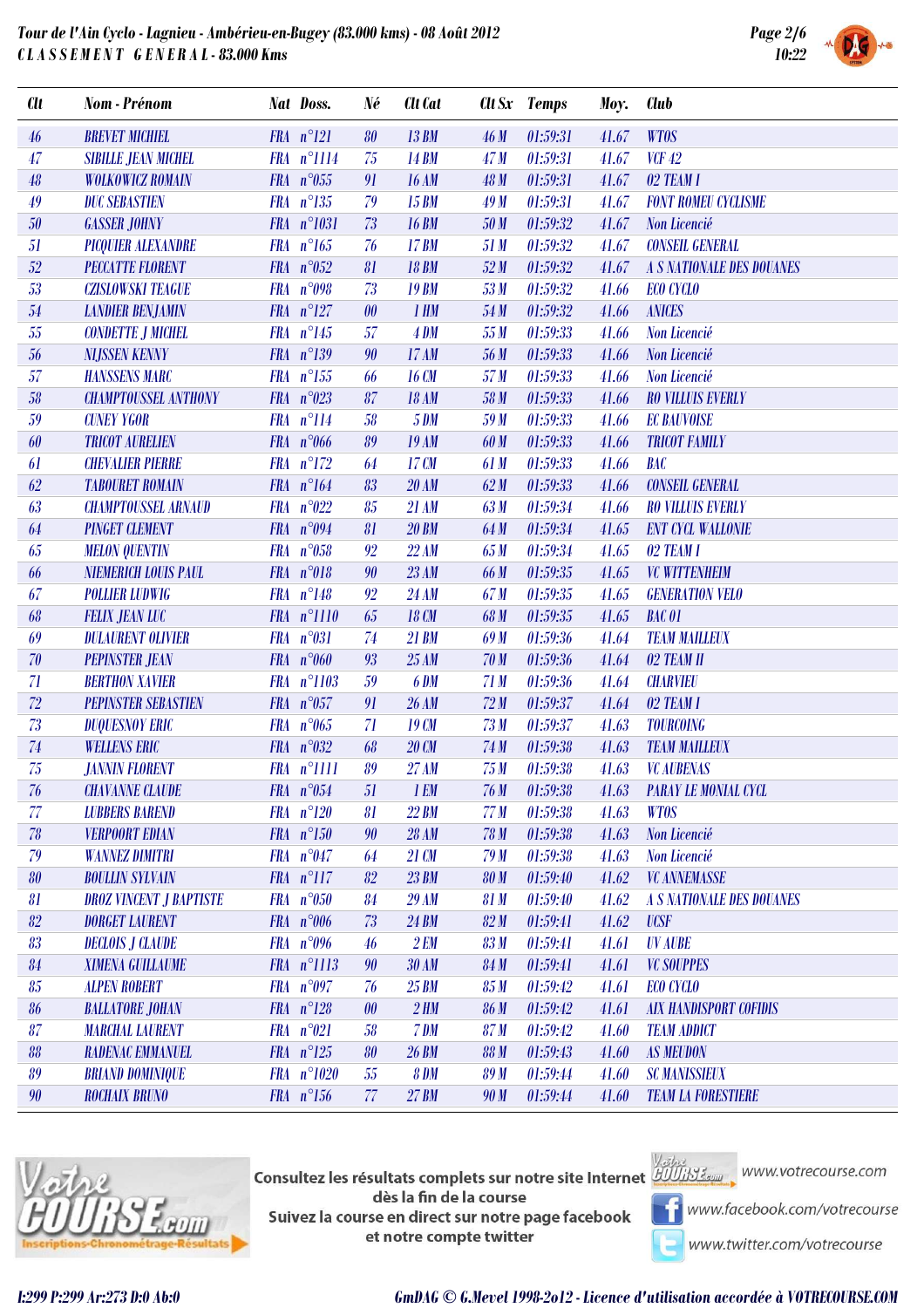

| <b>Clt</b>             | Nom - Prénom                 | <b>Nat Doss.</b>   | Né | Clt Cat         |                  | Clt Sx Temps | Moy.  | Club                       |
|------------------------|------------------------------|--------------------|----|-----------------|------------------|--------------|-------|----------------------------|
| 91                     | <b>TRICOT MICHEL</b>         | FRA $n^{\circ}068$ | 55 | <b>9 DM</b>     | 91 M             | 01:59:44     | 41.60 | <b>TRICOT FAMILY</b>       |
| 92                     | <b>GARROIT J MARC</b>        | FRA $n^{\circ}061$ | 66 | $22 \text{ C}M$ | 92M              | 01:59:44     | 41.59 | 02 TEAM II                 |
| 93                     | <b>HAUTERAT GEORGES</b>      | FRA $n^{\circ}062$ | 67 | 23 CM           | 93 M             | 01:59:45     | 41.59 | 02 TEAM II                 |
| $\mathbf{94}$          | <b>NIVOU CLAUDE</b>          | FRA n°071          | 58 | <b>10 DM</b>    | 94 M             | 01:59:45     | 41.59 | <b>UCG</b>                 |
| 95                     | <b>GRISEL LAURENT</b>        | $FRA n^{\circ}102$ | 69 | 24 CM           | 95 M             | 01:59:46     | 41.58 | ECO CYCLO                  |
| 96                     | <b>LARDAUD ALEXANDRE</b>     | FRA $n°090$        | 78 | <b>28 BM</b>    | 96 M             | 01:59:46     | 41.58 | Non Licencié               |
| 97                     | <b>SAULNIER FREDERIC</b>     | FRA $n^{\circ}146$ | 70 | 25 CM           | 97 M             | 01:59:48     | 41.57 | <b>GENERATION VELO</b>     |
| $\mathfrak{g}_{\bf 8}$ | <b>LAUFRAY ALEXANDRE</b>     | FRA $n^{\circ}046$ | 90 | 31 AM           | 98 M             | 01:59:49     | 41.57 | <b>CYCL ALPES COMPET</b>   |
| 99                     | <b>KILMAN ALAIN</b>          | FRA n°081          | 61 | <b>11 DM</b>    | 99 M             | 01:59:49     | 41.56 | <b>VC CALADOIS</b>         |
| 100                    | <b>ARMAND PHILIPPE</b>       | FRA $n^{\circ}034$ | 73 | <b>29 BM</b>    | 100M             | 01:59:50     | 41.56 | Non Licencié               |
| 101                    | <b>AUBERT LAURENT</b>        | $FRA n^{\circ}159$ | 69 | 26 CM           | 101 M            | 01:59:51     | 41.56 | <b>TEAM LA FORESTIERE</b>  |
| 102                    | <b>BEGHIN J PHILIPPE</b>     | $FRA n^{\circ}141$ | 85 | 32AM            | 102M             | 01:59:51     | 41.56 | <b>YUTZ</b>                |
| 103                    | <b>DEREUX DAVID</b>          | FRA n°1052         | 72 | 27 CM           | 103 M            | 01:59:52     | 41.55 | <b>VC TREVOUX</b>          |
| 104                    | <b>HALOUZE J FRANCOIS</b>    | $FRA n^{\circ}107$ | 76 | <b>30 BM</b>    | 104M             | 01:59:52     | 41.55 | <b>VS JONCYNOIS</b>        |
| 105                    | <b>MINE BENOIT</b>           | $FRA n^{\circ}171$ | 58 | $12$ DM         | 105 M            | 01:59:53     | 41.54 | <b>GANT</b>                |
| 106                    | <b>GRANGER JEROME</b>        | FRA $n^{\circ}158$ | 70 | 28 CM           | 106 M            | 01:59:54     | 41.54 | <b>TEAM LA FORESTIERE</b>  |
| 107                    | <b>COLEVRET PHILIPPE</b>     | $FRA n^{\circ}169$ | 70 | 29 CM           | 107M             | 01:59:54     | 41.54 | <b>TEAM JOLLYWER</b>       |
| 108                    | <b>BERTHOLET SEBASTIEN</b>   | FRA n°1122         | 81 | 31 BM           | 108M             | 01:59:54     | 41.54 | <b>LA MOTTE SERVOLEX</b>   |
| 109                    | <b>DIVAY JOEL</b>            | FRA n°1085         | 57 | <b>13 DM</b>    | 109M             | 01:59:55     | 41.53 | <b>VC CORBAS</b>           |
| 110                    | <b>MRKSIC STEVAN</b>         | FRA $n^{\circ}037$ | 67 | 30 CM           | 110M             | 01:59:55     | 41.53 | <b>CS BRETIGNY</b>         |
| 111                    | <b>TOE GERALD</b>            | FRA n°1117         | 80 | <b>32 BM</b>    | 111M             | 01:59:56     | 41.53 | <b>VC BOURGOIN</b>         |
| 112                    | <b>HIDALGO J PHILIPPE</b>    | $FRA n^{\circ}133$ | 62 | <b>14 DM</b>    | 112M             | 01:59:56     | 41.53 | <b>FONT ROMEU CYCLISME</b> |
| 113                    | <b>CATTARUZZA STEFANO</b>    | FRA $n^{\circ}044$ | 63 | 31 CM           | 113M             | 02:00:02     | 41.49 | <b>AV THIAIS</b>           |
| 114                    | <b>VITOUX THIERRY</b>        | FRA $n^{\circ}040$ | 75 | 33 BM           | 114M             | 02:00:03     | 41.48 | <b>ENT CYCL WALLONIE</b>   |
| 115                    | <b>FICK PETER</b>            | $FRA n^{\circ}123$ | 84 | 33 AM           | 115M             | 02:00:03     | 41.48 | <b>WTOS</b>                |
| 116                    | <b>CARTAL RICHARD</b>        | FRA n°1089         | 68 | 32 CM           | 116M             | 02:00:07     | 41.46 | <b>TEAM TC 26</b>          |
| 117                    | <b>STAELENS BERENGERE</b>    | FRA $n^{\circ}038$ | 85 | $1$ $FF$        | 1F               | 02:00:08     | 41.45 | <b>CS BRETIGNY</b>         |
| 118                    | РАСНОТ Ј РНШРРЕ              | FRA $n^{\circ}036$ | 62 | 15 DM           | 117M             | 02:00:20     | 41.39 | <b>CS BRETIGNY</b>         |
| 119                    | <b>FERRAZZOLI VINCENT</b>    | FRA n°086          | 79 | 34 BM           | 118M             | 02:00:24     | 41.36 | Non Licencié               |
| 120                    | <b>WILMART BRUNO</b>         | FRA $n^{\circ}088$ | 71 | 33 CM           | 119M             | 02:01:44     | 40.91 | <b>THYEZ CYLC 74</b>       |
| 121                    | <b>LEGROS MATHIEU</b>        | FRA n°144          | 80 | 35 BM           | 120 <sub>M</sub> | 02:01:57     | 40.84 | <b>CCST</b>                |
| 122                    | <b>BOSSLER J FRANCOIS</b>    | FRA $n^{\circ}033$ | 77 | <b>36 BM</b>    | 121M             | 02:01:58     | 40.83 | <b>TEAM MAILLEUX</b>       |
| 123                    | <b>LALAU DIDIER</b>          | FRA n°1090         | 59 | <b>16 DM</b>    | 122M             | 02:01:58     | 40.83 | <b>RS MEXIMIEUX</b>        |
| 124                    | <b>MAINE GILLES</b>          | FRA n°161          | 67 | 34 CM           | 123M             | 02:02:27     | 40.67 | <b>PYRENEE</b>             |
| 125                    | <b>FRICKER DANIEL</b>        | FRA n°019          | 68 | 35 CM           | 124M             | 02:03:53     | 40.20 | <b>VCS ALTKIRCH</b>        |
| <b>126</b>             | <b>LESPAGNOL LAURENT</b>     | FRA n°101          | 71 | 36 CM           | 125M             | 02:04:53     | 39.88 | ECO CYCLO                  |
| 127                    | <b>HUMBERT CHRISTIAN</b>     | FRA n°1078         | 67 | 37 CM           | 126M             | 02:04:53     | 39.88 | <b>US OYONNAX</b>          |
| 128                    | <b>TOURNADRE GERARD</b>      | $FRA n^{\circ}119$ | 51 | 3 EM            | 127M             | 02:04:55     | 39.87 | <b>CC LE BOULOU</b>        |
| 129                    | <b>TARDIVAT FRANCK</b>       | FRA n°1087         | 64 | 38 CM           | 128M             | 02:04:56     | 39.86 | NAT <sub>0</sub>           |
| 130                    | <b>GALLO ALEXANDRE</b>       | $FRA n^{\circ}168$ | 51 | <b>4 EM</b>     | 129M             | 02:05:35     | 39.66 | <b>TEAM JOLLYWER</b>       |
| 131                    | <b>LUGERO DENIS</b>          | FRA n°1009         | 59 | 17 DM           | 130 M            | 02:05:41     | 39.62 | Non Licencié               |
| 132                    | <b>PRUD HOMME FABRICE</b>    | FRA n°104          | 69 | 39 CM           | 131M             | 02:05:58     | 39.54 | <b>RON 70</b>              |
| 133                    | <b>WOLMERING YVES</b>        | FRA n°109          | 66 | <b>40 CM</b>    | 132M             | 02:05:58     | 39.54 | <b>Non Licencié</b>        |
| 134                    | <b>BARON ARNAUD</b>          | FRA n°005          | 78 | <b>37 BM</b>    | 133M             | 02:05:58     | 39.54 | <b>VC AMBERIEU</b>         |
| 135                    | <b><i>ULLRICH STEFAN</i></b> | FRA $n^{\circ}029$ | 63 | 41 CM           | 134M             | 02:05:59     | 39.53 | Non Licencié               |



Consultez les résultats complets sur notre site Internet Wabes www.votrecourse.com dès la fin de la course Suivez la course en direct sur notre page facebook et notre compte twitter



**T** www.facebook.com/votrecourse

www.twitter.com/votrecourse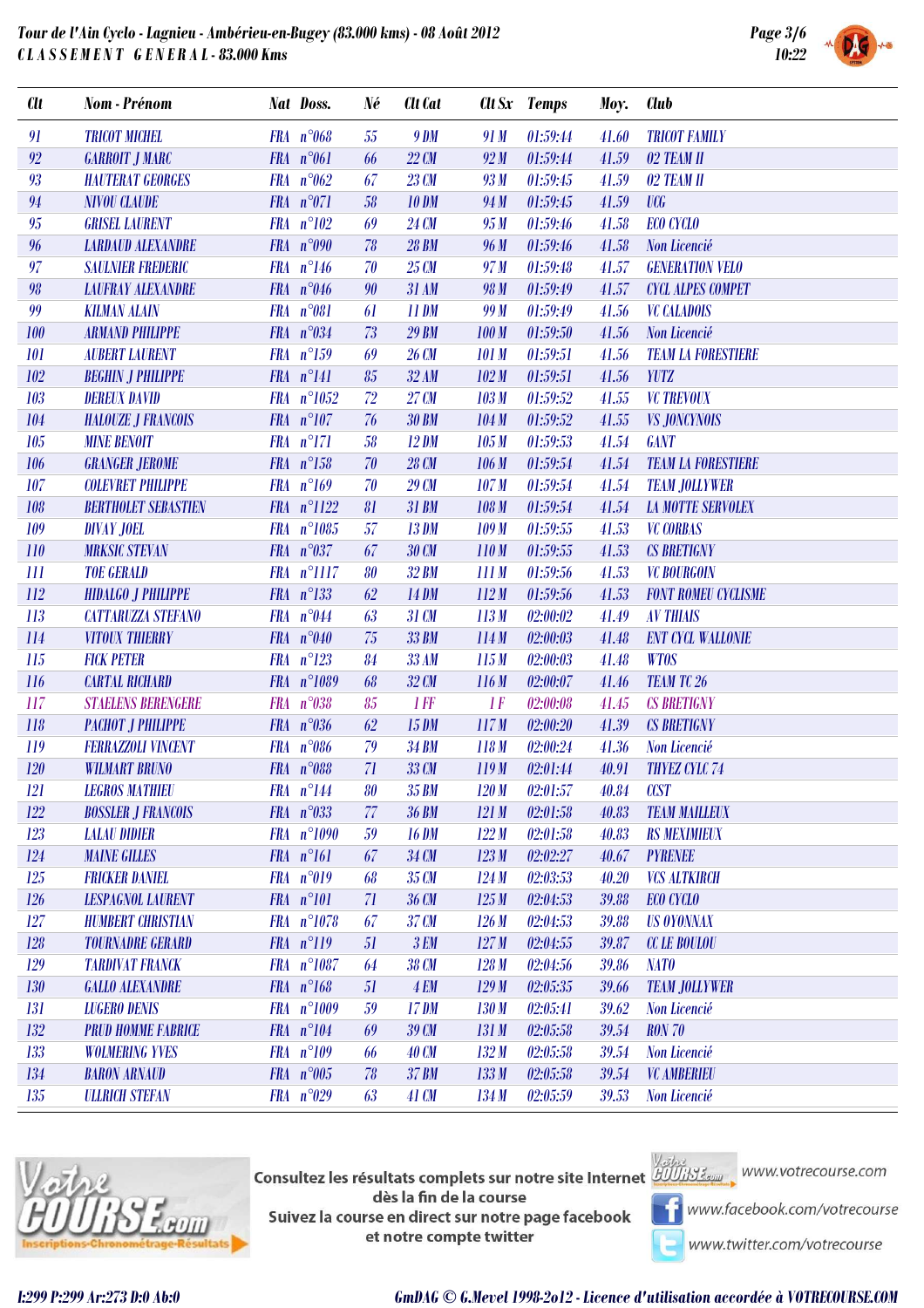

| <b>Clt</b> | Nom - Prénom                | Nat Doss.           | Né     | Clt Cat      |       | Clt Sx Temps       | Moy.  | Club                             |
|------------|-----------------------------|---------------------|--------|--------------|-------|--------------------|-------|----------------------------------|
| 136        | <b>BRISON JOEL</b>          | FRA n°1099          | 68     | 42 CM        | 135M  | 02:05:59           | 39.53 | <b>UFOLEP</b>                    |
| 137        | <b>PEREZ ANDRE</b>          | FRA n°100           | 56     | <b>18 DM</b> | 136M  | 02:05:59           | 39.53 | <b>ECO CYCLO</b>                 |
| 138        | <b>LEGER FABIAN</b>         | FRA n°1049          | 91     | 34 AM        | 137M  | 02:05:59           | 39.53 | 02 TEAM                          |
| 139        | <b>RIZET NICOLAS</b>        | FRA $n^{\circ}039$  | 93     | 35 AM        | 138M  | 02:05:59           | 39.53 | Non Licencié                     |
| <b>140</b> | <b>BALTHAZAR JEAN</b>       | FRA $n^{\circ}147$  | 47     | <b>5 EM</b>  | 139M  | 02:06:00           | 39.53 | <b>GENERATION VELO</b>           |
| 141        | <b>COINON J PIERRE</b>      | FRA $n^{\circ}035$  | 55     | <b>19 DM</b> | 140 M | 02:06:00           | 39.53 | <b>CS BRETIGNY</b>               |
| 142        | <b>BURTIN CLAUDE</b>        | FRA n°1069          | 60     | <b>20 DM</b> | 141 M | 02:06:00           | 39.53 | <b>CONSEIL GENERAL</b>           |
| 143        | <b>PREVAUTEL CHRISTOPHE</b> | FRA $n^{\circ}043$  | 70     | 43 CM        | 142M  | 02:06:00           | 39.53 | <b>LYON VTT</b>                  |
| 144        | <b>DECLE J RENE</b>         | FRA $n^{\circ}003$  | 51     | <b>6 EM</b>  | 143M  | 02:06:00           | 39.53 | <b>USCA</b>                      |
| 145        | <b>GALLAY CYRILLE</b>       | $FRA n^{\circ}142$  | 79     | <b>38 BM</b> | 144 M | 02:06:01           | 39.52 | <b>CC LA FORCLAZ</b>             |
| 146        | <b>COCHET MARTIAL</b>       | FRA n°1026          |        | 44 CM        | 145M  | 02:06:01           | 39.52 | Non Licencié                     |
| 147        | <b>LE ROUX ERIC</b>         | FRA $n^{\circ}002$  | 77     | <b>39 BM</b> | 146 M | 02:06:01           | 39.52 | Non Licencié                     |
| 148        | <b>GENIN THIERRY</b>        | FRA $n^{\circ}069$  | 58     | 21 DM        | 147 M | 02:06:01           | 39.52 | <b>BOURGOIN</b>                  |
| 149        | <b>TRICOT PHILIPPE</b>      | FRA $n^{\circ}067$  | 63     | 45 CM        | 148 M | 02:06:02           | 39.51 | <b>TRICOT FAMILY</b>             |
| $150$      | <b>RASQUIN THIERRY</b>      | FRA $n^{\circ}053$  | 79     | <b>40 BM</b> | 149M  | 02:06:03           | 39.51 | <b>A S NATIONALE DES DOUANES</b> |
| 151        | <b>CARRON J MICHEL</b>      | FRA n°016           | 60     | <b>22 DM</b> | 150M  | 02:06:03           | 39.51 | <b>VIEILLE EGLISE</b>            |
| 152        | <b>DILLON COLM</b>          | $FRA n^{\circ}112$  | 91     | <b>36 AM</b> | 151M  | 02:06:03           | 39.51 | Non Licencié                     |
| 153        | <b>AUBERTIN RENE</b>        | FRA n°1023          | 72     | 46 CM        | 152M  | 02:06:04           | 39.51 | <b>VG MEYZIEU</b>                |
| 154        | <b>GUICHARDON SERGE</b>     | FRA n°1046          | $54\,$ | <b>23 DM</b> | 153M  | 02:06:04           | 39.50 | <b>YOPLAIT VIENNE</b>            |
| 155        | <b>BIZIERES MICHEL</b>      | $FRA n^{\circ}136$  | 48     | 7 EM         | 154M  | 02:06:05           | 39.50 | <b>USS PIERRE</b>                |
| 156        | <b>PERRIN ANTHONY</b>       | FRA n°1125          | 88     | 37 AM        | 155M  | 02:06:06           | 39.49 | <b>US MOREZ</b>                  |
| 157        | <b>LAURIA JOSEPH</b>        | FRA n°1055          | 64     | 47 CM        | 156M  | 02:06:11           | 39.47 | <b>VC TREVOUX</b>                |
| 158        | <b>FREYTAG YOHAN</b>        | $FRA n^{\circ}103$  | 90     | <b>38 AM</b> | 157M  | 02:09:04           | 38.59 | <b>VCVV</b>                      |
| 159        | <b>KIEFFER GERARD</b>       | FRA n°1015          | 68     | <b>48 CM</b> | 158M  | 02:11:14           | 37.95 | CL                               |
| 160        | <b>BOINON SYLVAIN</b>       | FRA $n^{\circ}045$  | 76     | <b>41 BM</b> | 159M  | 02:11:16           | 37.94 | ACF                              |
| 161        | <b>COLLIN SAMUEL</b>        | FRA $n^{\circ}124$  | 79     | <b>42 BM</b> | 160M  | 02:11:16           | 37.94 | <b>AS MEUDON</b>                 |
| 162        | <b>FRANZETTI CARL</b>       | $FRA n^{\circ}153$  | 60     | 24 DM        | 161M  | 02:11:19           | 37.93 | Non Licencié                     |
| 163        | <b>ROUSSELET MELANIE</b>    | FRA n°134           | 82     | 2FF          | 2F    | 02:11:19           | 37.93 | <b>FONT ROMEU CYCLISME</b>       |
| 164        | <b>CORSETTI CAMILLO</b>     | FRA n°1116          | 59     | 25 DM        | 162M  | 02:11:19           | 37.93 | <b>VC BOURGOIN</b>               |
| 165        | <b>PICARD BERNARD</b>       | FRA $n^{\circ}004$  | 50     | <b>8 EM</b>  | 163 M | 02:11:19           | 37.93 | <b>USCA</b>                      |
| 166        | <b>VILLEROI DANY</b>        | FRA $n°093$         | 65     | 49 CM        |       | $164 M$ $02:11:19$ |       | 37.92 Non Licencié               |
| 167        | <b>VERISSIMO PATRICK</b>    | $FRA n^{\circ}154$  | 65     | 50 CM        | 165M  | 02:11:19           | 37.92 | Non Licencié                     |
| 168        | <b>BOTTO J LUC</b>          | FRA $n^{\circ}163$  | 59     | <b>26 DM</b> | 166M  | 02:11:20           | 37.92 | <b>LES RECYCLES</b>              |
| 169        | <b>VINH MAU THIERRY</b>     | FRA n°087           | 61     | 27 DM        | 167M  | 02:11:22           | 37.91 | Non Licencié                     |
| 170        | <b>GRAIRE CHRISTOPHE</b>    | FRA n°1080          | 64     | 51 CM        | 168M  | 02:11:30           | 37.87 | <b>AC SOTTEVILLE</b>             |
| 171        | <b>BACHELARD JEROME</b>     | FRA n°1101          | 71     | 52 CM        | 169M  | 02:12:24           | 37.62 | <b>TRISALEVE ANNEMASSE</b>       |
| 172        | <b>CHARTON BRUNO</b>        | FRA n°073           | 67     | 53 CM        | 170M  | 02:14:34           | 37.01 | <b>LC KAYL LOISIRS</b>           |
| 173        | <b>TRAGGIAI JEAN</b>        | FRA n°1081          | 49     | <b>9 EM</b>  | 171M  | 02:14:36           | 37.00 | <b>RS MEXIMIEUX</b>              |
| 174        | <b>FARES KARIM</b>          | FRA n°1034          | 64     | 54 CM        | 172M  | 02:14:37           | 37.00 | <b>VC DRUILLAT</b>               |
| 175        | <b>GROC STEPHANE</b>        | FRA $n^{\circ}028$  | 65     | 55 CM        | 173M  | 02:14:37           | 37.00 | Non Licencié                     |
| 176        | <b>MARQUELET ERIC</b>       | FRA n°105           | 70     | 56 CM        | 174M  | 02:14:37           | 37.00 | <b>RON 70</b>                    |
| 177        | <b>HADOUX VINCENT</b>       | FRA n°1008          | 68     | 57 CM        | 175M  | 02:14:37           | 37.00 | <b>ST JULIEN EN GENEV</b>        |
| 178        | <b>VILLANCE JULIEN</b>      | FRA $n^{\circ}1098$ | 49     | <b>10 EM</b> | 176M  | 02:14:37           | 37.00 | <b>BERTRIX</b>                   |
| 179        | <b>TEREFENKO ERIC</b>       | FRA n°1021          | 66     | 58 CM        | 177M  | 02:14:37           | 36.99 | Non Licencié                     |
| 180        | <b>SANTER ANNE PAULINE</b>  | FRA $n°099$         | $80\,$ | 3FF          | 3F    | 02:14:38           | 36.99 | <b>ECO CYCLO</b>                 |



Consultez les résultats complets sur notre site Internet Wabes www.votrecourse.com dès la fin de la course Suivez la course en direct sur notre page facebook et notre compte twitter



**T** www.facebook.com/votrecourse

www.twitter.com/votrecourse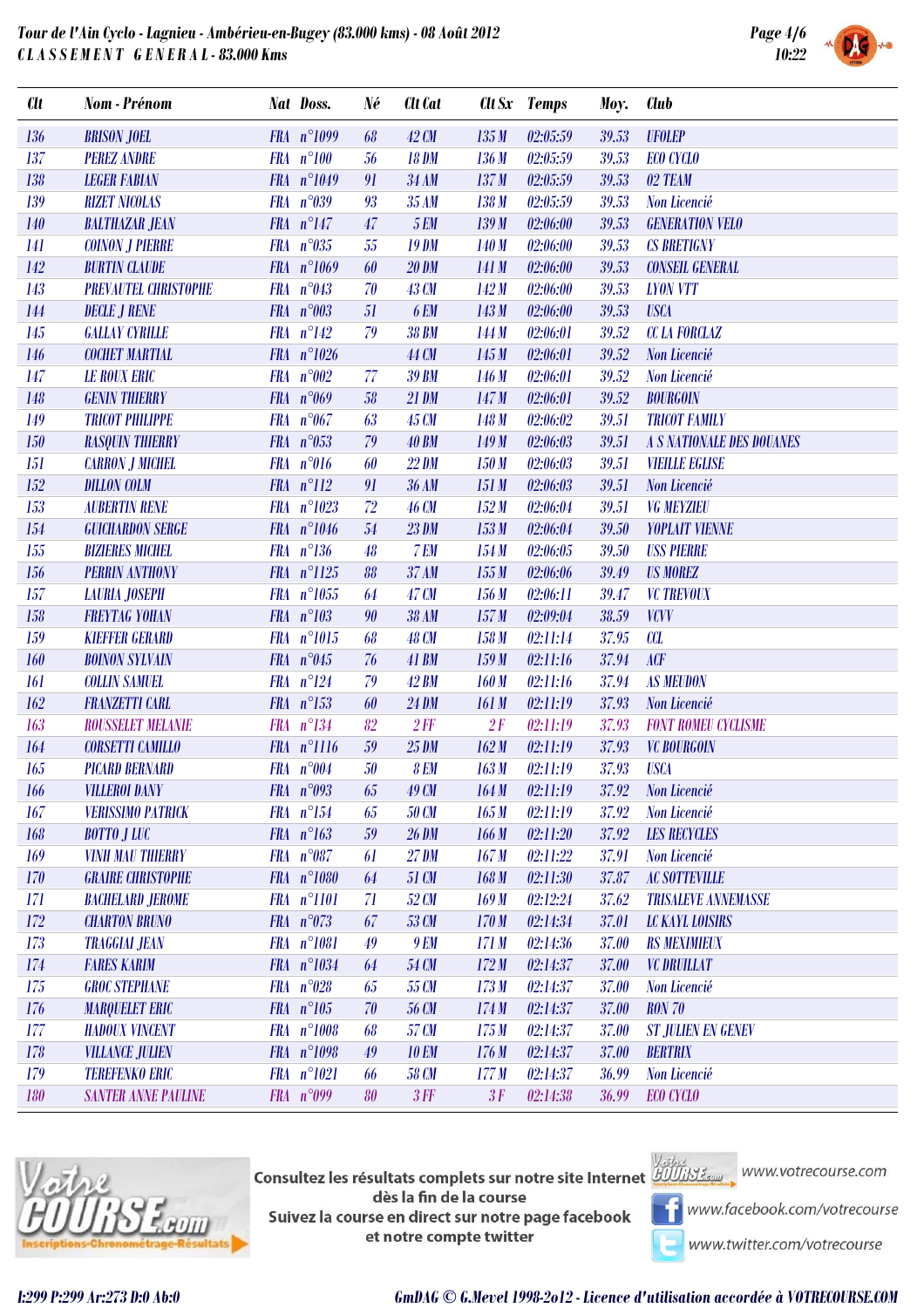

| <b>Clt</b> | Nom - Prénom                 | Nat Doss.             | Né     | Clt Cat      |           | Clt Sx Temps | Moy.  | Club                         |
|------------|------------------------------|-----------------------|--------|--------------|-----------|--------------|-------|------------------------------|
| 181        | <b>HUMBERT ROGER</b>         | FRA n°1012            | 49     | <b>11 EM</b> | 178M      | 02:14:38     | 36.99 | <b>VCMB</b>                  |
| 182        | <b>RAVAUX DAMIEN</b>         | FRA $n^{\circ}082$    | 68     | 59 CM        | 179M      | 02:14:38     | 36.99 | <b>VC CALADOIS</b>           |
| 183        | <b>AMELYNCK MARC</b>         | FRA $n^{\circ}042$    | 61     | <b>28 DM</b> | 180 M     | 02:14:39     | 36.99 | Non Licencié                 |
| 184        | <b>CARRARA CLAUDE</b>        | FRA n°1079            | 49     | <b>12 EM</b> | 181 M     | 02:14:39     | 36.99 | <b>VL FEILLENS</b>           |
| 185        | <b>LEONELLI JEAN</b>         | FRA n°1047            | 58     | <b>29 DM</b> | 182M      | 02:14:39     | 36.99 | Non Licencié                 |
| 186        | <b>GABILLOT PIERRE</b>       | FRA $n^{\circ}1073$   | 94     | <b>39 AM</b> | 183M      | 02:14:39     | 36.99 | Non Licencié                 |
| 187        | <b>MALENGREAUX MICHEL</b>    | $FRA$ $n^{\circ}1025$ | $50\,$ | <b>13 EM</b> | 184M      | 02:14:39     | 36.99 | <b>ENT WALLONIE</b>          |
| 188        | <b>HERNANDEZ J CLAUDE</b>    | FRA n°1013            | $55\,$ | <b>30 DM</b> | 185M      | 02:14:40     | 36.98 | <b>VC MAX BAREL</b>          |
| 189        | <b>KLATOVSKY J FRANCOIS</b>  | FRA n°001             | 61     | 31 DM        | 186 M     | 02:14:40     | 36.98 | <b>OGVTT</b>                 |
| 190        | <b>BOYAVAL MICHEL</b>        | FRA $n^{\circ}1040$   | $57\,$ | 32 DM        | 187M      | 02:14:40     | 36.98 | <b>ROUE SPORT MEXIMIEUX</b>  |
| 191        | <b>MAURICE MICHEL</b>        | FRA n°1027            | 50     | <b>14 EM</b> | 188 M     | 02:14:40     | 36.98 | Non Licencié                 |
| 192        | <b>SIMOULIN PIERRE</b>       | FRA n°1030            | 49     | <b>15 EM</b> | 189M      | 02:14:41     | 36.98 | <b>ROUE SPORT MEXIMIEUX</b>  |
| 193        | <b>KERMOAL FRANCK</b>        | FRA $n^{\circ}072$    | 67     | 60 CM        | 190M      | 02:14:41     | 36.98 | <b>LC KAYL LOISIRS</b>       |
| 194        | <b>SASSIER J CLAUDE</b>      | FRA $n^{\circ}027$    | 49     | <b>16 EM</b> | 191M      | 02:14:41     | 36.98 | OCP                          |
| 195        | <b>SCAVINI CAROLINE</b>      | $FRA$ $n^{\circ}167$  | 66     | 1 GF         | 4F        | 02:14:41     | 36.98 | <b>TEAM JOLLYWER</b>         |
| 196        | <b>ROUSSELAT GERARD</b>      | FRA n°1048            | 46     | <b>17 EM</b> | 192M      | 02:14:41     | 36.98 | <b>ROC MALOUIN</b>           |
| 197        | <b>PETIT DANIEL</b>          | FRA n°1108            | 45     | <b>18 EM</b> | 193M      | 02:14:42     | 36.97 | <b>TEAM DES DOMBES</b>       |
| 198        | <b>BOURRAT MICHEL</b>        | $FRA$ $n^{\circ}1014$ | 49     | <b>19 EM</b> | 194M      | 02:14:43     | 36.97 | <b>VCMB</b>                  |
| 199        | <b>HUOT VINCENT</b>          | $FRA n^{\circ}1056$   | 86     | <b>40 AM</b> | 195M      | 02:14:43     | 36.97 | <b>ASPTT CHALON</b>          |
| 200        | <b>TREMION OLIVIER</b>       | FRA n°1106            | 74     | <b>43 BM</b> | 196M      | 02:14:44     | 36.96 | Non Licencié                 |
| 201        | <b>FRANCOIS PATRICK</b>      | $FRA$ $n^{\circ}1018$ | 48     | <b>20 EM</b> | 197M      | 02:14:44     | 36.96 | <b>ECO CYCLO</b>             |
| 202        | <b>XIMENA GUY</b>            | $FRA$ $n^{\circ}1006$ | 64     | 61 CM        | 198M      | 02:14:44     | 36.96 | <b>ROUE 77</b>               |
| 203        | <b>HURSTEL VINCENT</b>       | FRA $n^{\circ}084$    | 59     | 33 DM        | 199M      | 02:14:45     | 36.96 | <b>GUIDON BOURGET DU LAC</b> |
| 204        | <b>PESCHEUX A SOPHIE</b>     | FRA $n^{\circ}162$    | 84     | $4$ $FF$     | 5F        | 02:14:45     | 36.96 | <b>USNSP</b>                 |
| 205        | <b>VERNOUX CYRILLE</b>       | $FRA$ $n^{\circ}166$  | 71     | 62 CM        | 200 M     | 02:14:46     | 36.95 | <b>CONSEIL GENERAL</b>       |
| 206        | <b>VANDER MOTTE GUSTAVE</b>  | FRA $n^{\circ}1084$   | 43     | <b>21 EM</b> | 201M      | 02:14:47     | 36.95 | <b>FFCT PROVENCE</b>         |
| 207        | <b>DECOL J YVES</b>          | $FRA$ $n^{\circ}1011$ | 66     | 63 CM        | 202M      | 02:14:47     | 36.95 | <b>VCCMM</b>                 |
| 208        | <b>LAFFONT J CLAUDE</b>      | FRA n°1124            | 72     | 64 CM        | 203 M     | 02:14:47     | 36.95 | <b>SARRAS</b>                |
| 209        | <b>DRINKWATER ANDREW</b>     | $FRA$ $n^{\circ}1076$ | 63     | 65 CM        | 204M      | 02:14:48     | 36.95 | <b>LG ALZENG</b>             |
| 210        | <b>MAES VALERIE</b>          | FRA n°1035            | 75     | 26F          | <b>6F</b> | 02:14:49     | 36.94 | Non Licencié                 |
| 211        | <b>THIEBAUT DOMINIQUE</b>    | FRA n°1045            | 49     | <b>22 EM</b> | 205 M     | 02:14:49     | 36.94 | <b>Non Licencié</b>          |
| 212        | <b>SNIJDERS TIM</b>          | FRA n°111             | 80     | <b>44 BM</b> | 206 M     | 02:14:49     | 36.94 | Non Licencié                 |
| 213        | <b>LANGUE DANIEL</b>         | FRA $n^{\circ}074$    | 62     | <b>34 DM</b> | 207M      | 02:14:50     | 36.94 | <b>LC KAYL LOISIRS</b>       |
| 214        | <b>FLAGOTHIER MELISSA</b>    | FRA n°1029            | 85     | $5\,F\!F$    | 7F        | 02:14:52     | 36.93 | <b>ECW TEAM MAILLEUX</b>     |
| 215        | <b>MAMPAEY PHILIPPE</b>      | $FRA$ $n^{\circ}1107$ | 57     | 35 DM        | 208M      | 02:14:52     | 36.93 | Non Licencié                 |
| 216        | <b>CATEL CHRISTIAN</b>       | FRA $n^{\circ}048$    | 48     | <b>23 EM</b> | 209M      | 02:14:56     | 36.91 | Non Licencié                 |
| 217        | <b>TREMOLIERES MARC</b>      | FRA n°049             | 71     | 66 CM        | 210M      | 02:14:56     | 36.91 | Non Licencié                 |
| 218        | <b>MERCIER J CLAUDE</b>      | $FRA n^{\circ}143$    | $50\,$ | <b>24 EM</b> | 211M      | 02:14:57     | 36.91 | <b>VC MIRAMOS</b>            |
| 219        | <b>JEANDET MICHEL</b>        | FRA n°1093            | 55     | <b>36 DM</b> | 212M      | 02:15:10     | 36.84 | <b>LYON 7</b>                |
| 220        | <b>PECHERANCIER GAETAN</b>   | $FRA$ $n^{\circ}1120$ | 93     | <b>41 AM</b> | 213M      | 02:15:29     | 36.76 | <b>UCCB</b>                  |
| 221        | <b>PECHERANCIER CORENTIN</b> | $FRA$ $n^{\circ}1121$ | 95     | 42AM         | 214M      | 02:15:30     | 36.76 | <b>UCCB</b>                  |
| 222        | <b>MOREL DAVID</b>           | FRA n°1041            | 75     | <b>45 BM</b> | 215M      | 02:24:50     | 34.39 | Non Licencié                 |
| 223        | <b>COSTE THOMAS</b>          | $FRA n^{\circ}1002$   | 85     | <b>43 AM</b> | 216M      | 02:28:08     | 33.62 | Non Licencié                 |
| 224        | <b>SIBILLE J CHRISTOPHE</b>  | FRA n°1115            | 79     | <b>46 BM</b> | 217M      | 02:28:35     | 33.52 | <b>UCF 42</b>                |
| 225        | <b>BEGHIN J FRANCOIS</b>     | FRA $n^{\circ}140$    | 64     | 67 CM        | 218M      | 02:28:37     | 33.51 | <b>YUTZ</b>                  |



**Consultez les résultats complets sur notre site Internet** Willingson WWW.votrecourse.com dès la fin de la course Suivez la course en direct sur notre page facebook et notre compte twitter



www.facebook.com/votrecourse

www.twitter.com/votrecourse